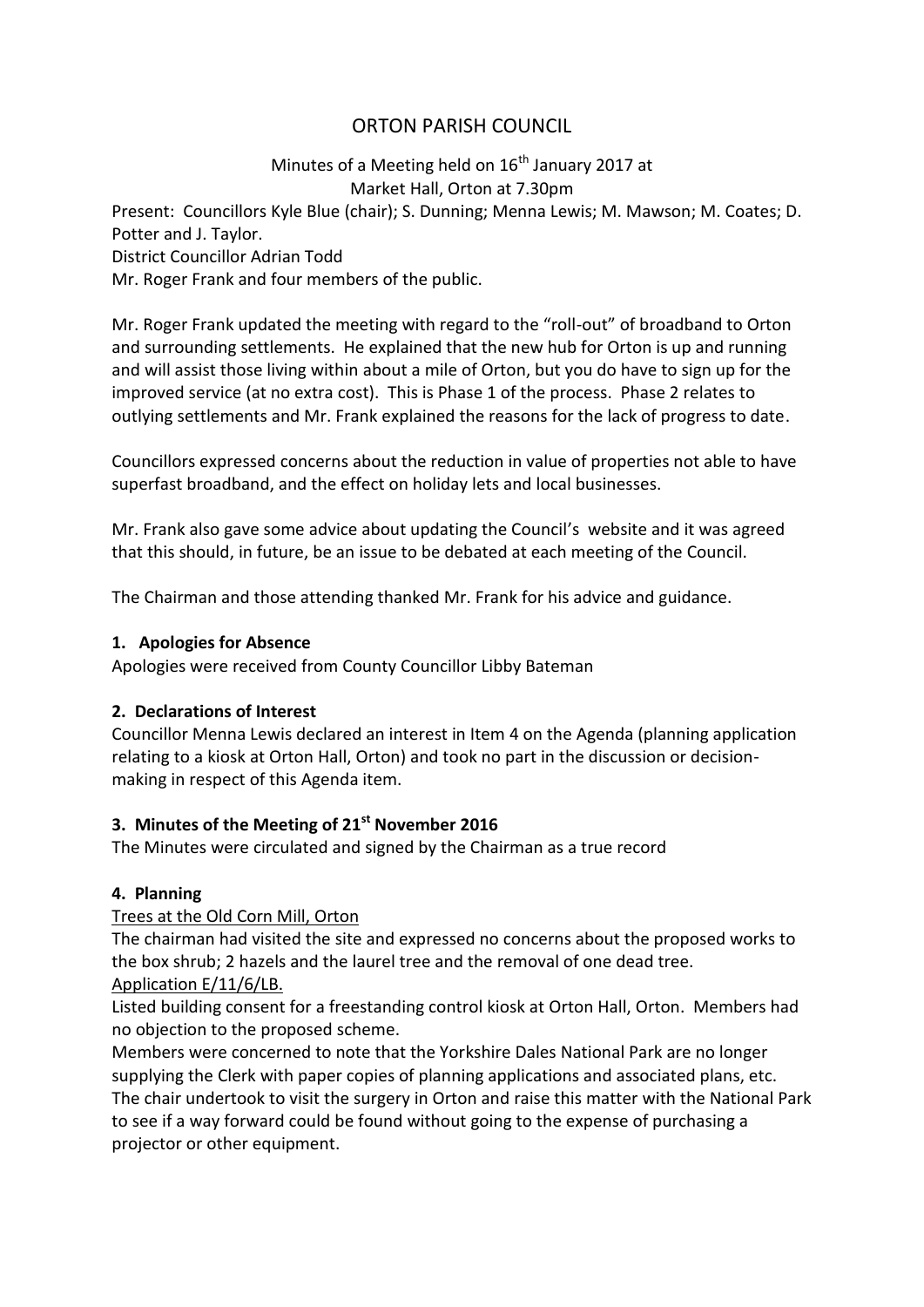### **5. Defibrillator**

The current position was noted and enquiries will be made as to the electricity supply to the telephone kiosk where it is planned to locate the equipment. Councillor Menna Lewis mentioned that a notice will have to be posted on site to advise the public as to which mobile phones can be used at this location.

Councillor John Taylor is making enquiries as to whether grants are available for additional defibrillators for the settlements at Greenholme and Raisbeck.

### **6. Finance and Cash Book**

The cash book was circulated for information and the following accounts were approved for payment:

| E-on                                          | £28.69 |
|-----------------------------------------------|--------|
| Physio Control for the defibrillator          | 780.00 |
| Green Urban for the defibrillator cabinet     | 894.00 |
| L. Potter salary for month 10                 | 250.35 |
| M. Longworth salary for month 10              | 140.00 |
| M. Longworth $-$ postage stamps for 2016      | 17.04  |
| HMRC - PAYE for month 10                      | 97.60  |
| Gala Christmas tree lights                    | 168.00 |
| Hire of Market Hall for period Jan - Dec 2016 | 90.00  |
| E-on (December account)                       | 17.59  |

David Potter had received some quotes for remedial work to the play area and agreed to obtain further estimates and bring these to a future meeting of the council. The clerk will see if a grant might be available for this work.

### **7. Electricity Supply**

Councillors thanked David Potter for his work in negotiating a new contract for the supply of electricity to the public toilets.

### **8. Correspondence**

A letter from the headmistress of Orton School asking for a donation to support the children's outdoor residential activities in the coming year was circulated for comment. A grant had previously been made in 2014 for a similar project in the sum of £250.00. Members felt that the activities outlined in the letter were worthwhile and decided to make a grant for 2017 of £350.00.

Members decided not to support the proposal made by Recycling Solutions to place a textile recycling bank in the village, as a similar facility is already in place at the school.

# **9. The Bridge at Reveley House.**

The Chairman reported that the YDNPA would be supplying a new bridge and that the Parish Council would assist with its installation. The Parish Council will be responsible for the new bridge.